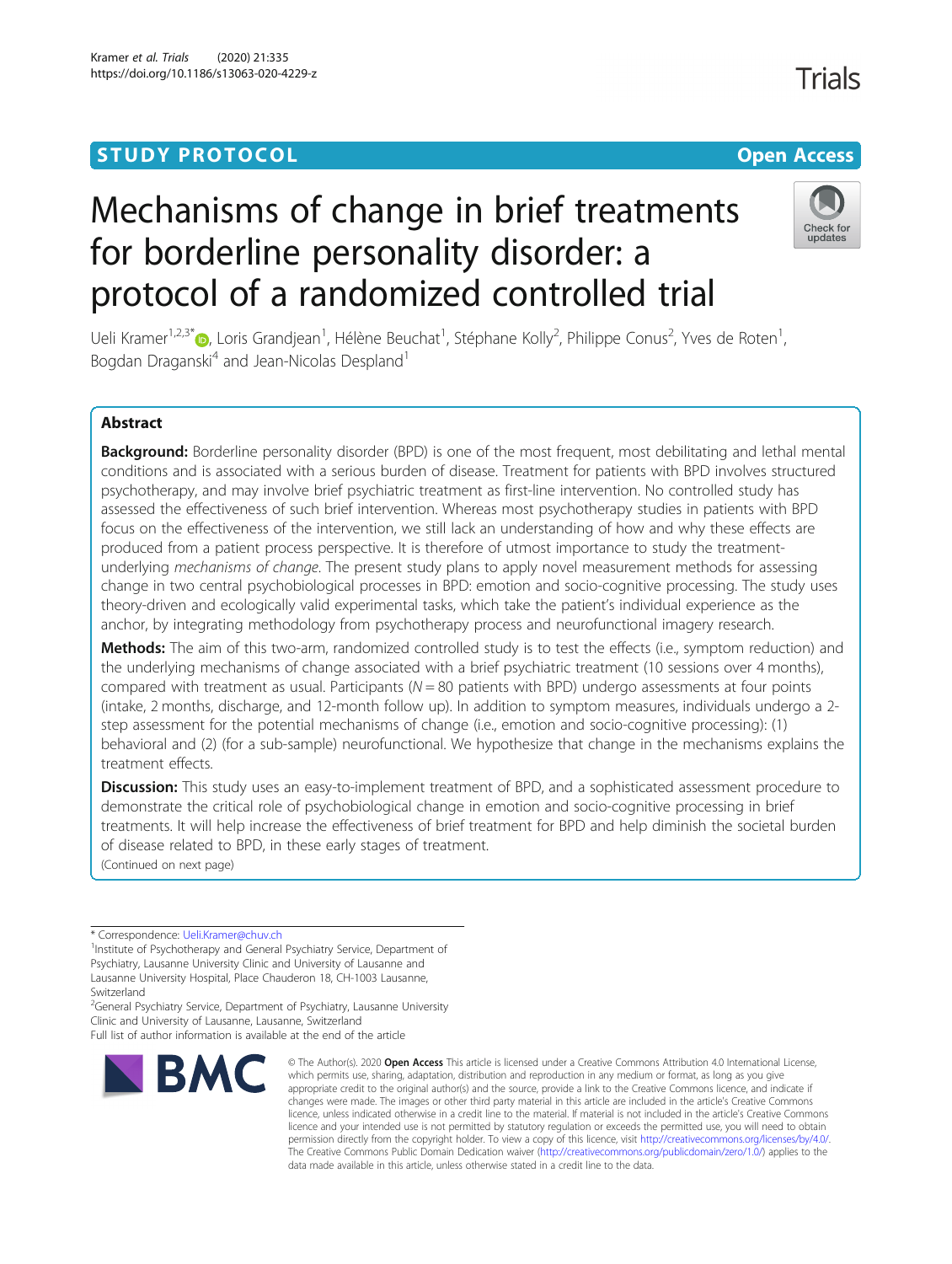#### (Continued from previous page)

Trial registration {2}: ClinicalTrials.gov: [NCT03717818](https://clinicaltrials.gov/ct2/show/NCT03717818?cond=Borderline+Personality+Disorder&cntry=CH&draw=2&rank=1). Registered on 24 October 2018). Protocol version {3} number 2 from 9 February 2018.

Keywords: Psychiatric treatment, Randomized controlled trial, Mechanisms of change, Borderline personality disorder, Process, Emotional processing, Theory of mind processing, fMRI

## Administrative information

| Title (1)                            | Mechanisms of change in brief treatments for<br>borderline personality disorder: a protocol of a<br>randomized controlled trial                                                                                                                                                                                                                                                         |
|--------------------------------------|-----------------------------------------------------------------------------------------------------------------------------------------------------------------------------------------------------------------------------------------------------------------------------------------------------------------------------------------------------------------------------------------|
| Trial registration {2a<br>and 2b}    | Clinical Trials NCT03717818                                                                                                                                                                                                                                                                                                                                                             |
| Protocol version (3)                 | Number 2 from February 9 <sup>th</sup> , 2018                                                                                                                                                                                                                                                                                                                                           |
| Funding {4}                          | This trial is supported by the Swiss National<br>Science Foundation (SNSF100014 179457/1, to<br>Dr. Kramer).                                                                                                                                                                                                                                                                            |
| Author details {5a}                  | Ueli Kramer, Loris Grandjean, Hélène Beuchat,<br>Stéphane Kolly, Philippe Conus, Yves de Roten,<br>Bogdan Draganski, Jean-Nicolas Despland                                                                                                                                                                                                                                              |
| Name and contact<br>information {5b} | Swiss National Science Foundation (SNSF),<br>Wildhainweg 5, Postfach 8232, CH-3001 Bern,<br>Switzerland, Phone: +41 31 308 22 22, E-mail:<br>div1@snf.ch                                                                                                                                                                                                                                |
| Role of sponsor {5c}                 | The Swiss National Science Foundation (SNSF)<br>is funding this project, but does not have any<br>influence on any level of content or procedure<br>of this project. It is the role of the SNSF to<br>ensure that proper arrangements are in place<br>to initiate, manage and report on a study.<br>SNSF also ensures that appropriate indemnity<br>is in place before research begins. |

#### Background and rationale {6a}

Borderline personality disorder (BPD) is one of the most prevalent mental disorders with a prevalence of 2–3% in the general population. Direct societal costs are related to frequent use of emergency services, intense use of inpatient and outpatient treatments, indirect societal costs stemming from prolonged sick leave, abusive consumption of street-drugs, intra-familiar abuse and neglect and in some cases legal costs [[1](#page-10-0), [2](#page-10-0)].

Psychological treatments are considered first line for problems related to personality disorders [\[3](#page-10-0)–[6](#page-10-0)]. Although there are several theoretical accounts on how these effects are produced, there is a paucity of systematic empirical research focusing on mechanisms of change in treatments of personality disorders (PDs)  $[7–13]$  $[7–13]$  $[7–13]$  $[7–13]$ , aiming at *empirically explaining* how treatments work and, ultimately, *increasing* the treatment's effectiveness. Such an empirical understanding would be particularly useful at the beginning of treatment: a better knowledge of the determinants of initial symptom alleviation in psychological treatment would allow us to deliver even more potent treatments for these patients

from the very first session on, and to prevent some of the long-term consequences of the disorder.

The objective of the present study is to explain early symptom change in patients with borderline personality disorder undergoing a brief psychiatric treatment that is consistent with the international and national treatment guidelines [\[3](#page-10-0), [14](#page-10-0)]. We assume that symptom change is the result of a complex interplay between changing central process characteristics of the patient - assessed from an integrated neuro-behavioral perspective - and the moment-by-moment responsive adjustment to them by the therapist. The present trial examines two patientrelated mechanisms of change in treatments of BPD: (1) emotion processing and (2) change in socio-cognitive processing. Aimed at discovering the underlying "laws of change" in patients undergoing brief treatments for BPD, such research may help increase the effectiveness of any bona fide therapy approach from the very first session on and thus may help decrease direct and indirect societal costs related to BPD.

In order to achieve this, we aim to study a specific brief guideline-based intervention for BPD. In addition to the structured psychotherapy models validated for the treatment of BPD (e.g., dialectical-behavior therapy (DBT), mentalization-based therapy (MBT), transference-focused psychotherapy), the past 10 years have witnessed the emergence of psychiatric approaches to the treatment of BPD [\[15,](#page-10-0) [16](#page-10-0)]. In a randomized controlled trial, McMain and colleagues [[17](#page-10-0), [18\]](#page-10-0) have tested the efficacy of a 1 year-long dialectical-behavior treatment program compared to a general psychiatric management (GPM) program, also lasting 1 year [\[19](#page-10-0), [20\]](#page-10-0). The results were somewhat unexpected, showing that both treatments performed equally well on all outcome indices and most process characteristics, including symptom relief up to 2 years after the end of treatment. Bateman and Fonagy (2009) used a similar type of psychiatric approach in which they found consistent results with regard to the comparison with MBT [\[21\]](#page-10-0). These emerging studies may suggest that for at least the first phase of treatment of patients with BPD, it might be sufficient to offer a psychiatric intervention that is easily learnable; as such, we increase general access to mental health intervention for a large amount of patients with BPD [[22](#page-10-0), [23\]](#page-10-0). Such new healthcare models have been advocated within the literature on stepped care for BPD [\[24](#page-11-0)–[26](#page-11-0)].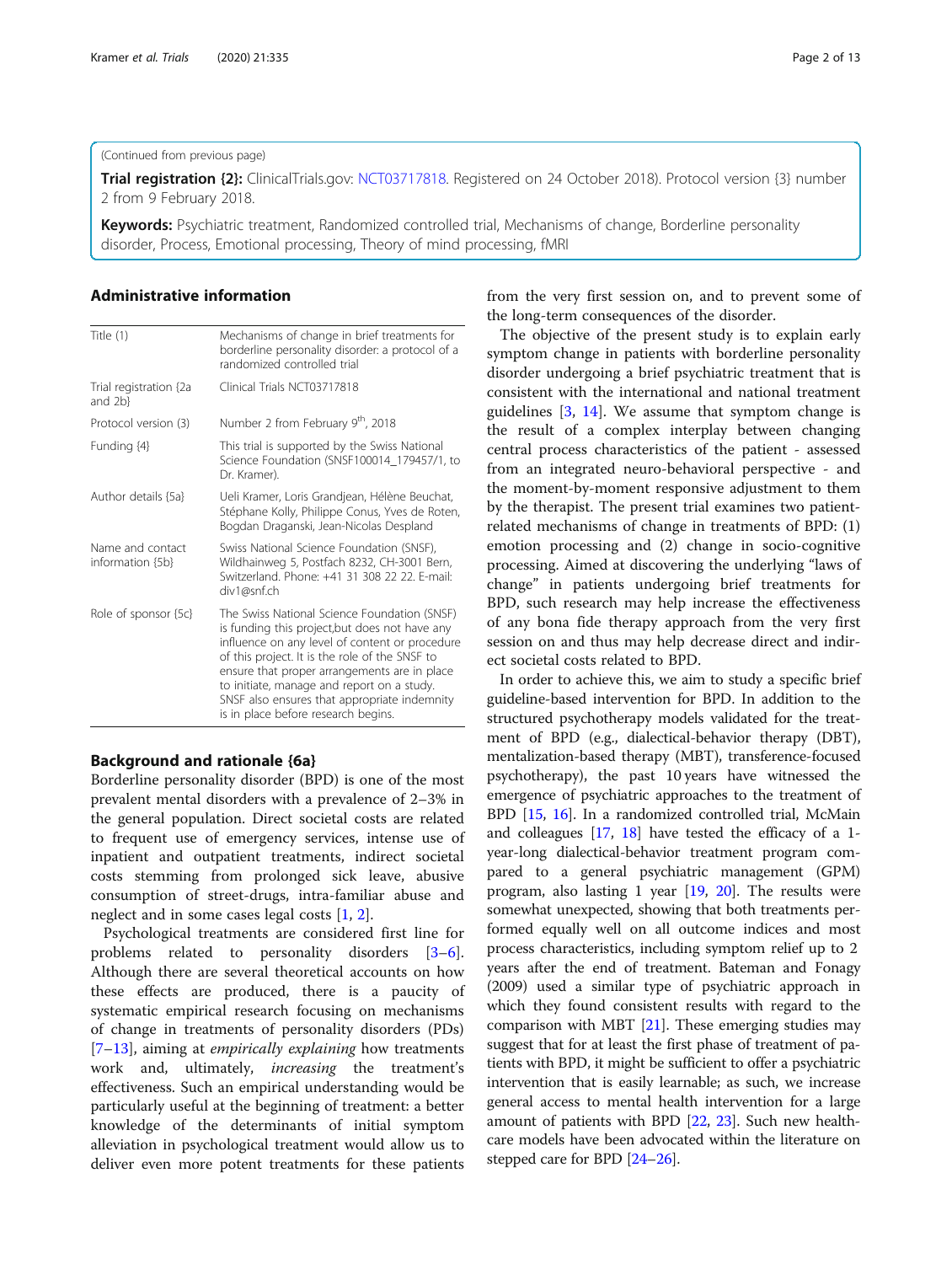To date, no study has examined such a brief guidelinebased psychiatric intervention, together with its explanatory mechanisms of change for outcome, compared to treatment as usual. This is the aim of the present research. It will determine the effectiveness of a brief psychiatric intervention and detail its psychobiological underpinnings of change.

#### A methodological problem and a possible solution

Earlier studies focusing on mechanisms of change in treatments for BPD fall into two major categories, neglecting a possible methodological integration explaining psychobiological change. Some studies have involved psychotherapy process research, describing change on central patient variables in-session [[27](#page-11-0)–[29](#page-11-0)] favoring external clinical validity, but remaining sensitive to the session-internal influences by the patienttherapist interaction (i.e., therapist responsiveness) [\[30](#page-11-0)]. Other studies have involved biological assessments of change where the changing variable was observed on neurobiological activation to the exposed standardized stimuli [[31,](#page-11-0) [32\]](#page-11-0) - favoring internal validity, but neglecting the idiographic content so central to understanding change in psychotherapy.

In order to address these methodological problems, we suggest researchers should carefully integrate methods from psychotherapy process research with neurofunctional methods, by taking into account the individual's subjective experience as the anchor - substantiated in the form of individualized stimuli in the experiment - in the assessment of the mechanisms [\[12,](#page-10-0) [33\]](#page-11-0). This is only meaningful when the design controls for a number of manipulation checks (see "Methods"). Such an integrated experimental design goes beyond the systematic assessment of the therapy process, as described by our earlier studies [\[28,](#page-11-0) [34,](#page-11-0) [35](#page-11-0)]; in addition, it becomes possible to relate aspects of the patient's subjective experience to the neurobehavioral correlates of change (see also the discussion by Tashiro et al., 2006, and Kramer, 2019 [[12,](#page-10-0) [36\]](#page-11-0)).

## Mechanisms of change in treatments for borderline personality disorder

Here, we subsequently focus on two potential mechanisms of change that are among the most potent so far, and embed them within our integrative conception of mechanisms of change: (1) emotion processing and (2) socio-cognitive processing.

## Emotion processing: change in affect-meaning states related to self-criticism

Change in emotion processing is central for psychotherapy in patients with BPD [\[37\]](#page-11-0). Greenberg and colleague (2006) have differentiated between, among others, emotion regulation and emotion transformation [\[38](#page-11-0)]. With regard

to emotion regulation over the course of psychotherapy, Neacsiu and colleagues (2010) showed that the acquisition of specific coping-skills strategies, aiming at more efficient emotion regulation, functioned as a mediator of change in DBT [[39\]](#page-11-0). These findings are in line with the results of a pilot functional magnetic resonance imaging (fMRI) study: Schnell and Herpetz (2007) investigated cognitive reappraisal over the course of inpatient DBT in six patients with BPD [\[31\]](#page-11-0). The authors identified a decrease in activation over the course of therapy at the levels of the right anterior cingulate cortex (ACC), the temporal and posterior cingulated cortex and the left insula  $[31]$  $[31]$  $[31]$ . Using a previously validated procedure of cognitive reappraisal [\[40\]](#page-11-0), Schmitt and colleagues (2016) partially confirmed these results in a sample of patients with BPD  $(N = 32$  patients) undergoing DBT and identified enhanced neural connectivity between ventro-lateral pre-frontal cortex areas and the amygdala [[32](#page-11-0)], consistent with the neuropathological model put forward by New and colleagues (2007) [[41](#page-11-0)]. Comparable results were obtained in 11 patients with BPD undergoing DBT, compared with 11 healthy controls: decreased amygdalar reactivity was identified after DBT [\[42](#page-11-0), [43\]](#page-11-0). Consistent results were identified for change in distraction as a strategy for regulation of emotion [[44](#page-11-0)] and change in pain-mediated regulation of emotion [\[45\]](#page-11-0). Perez and colleagues (2015) identified consistent effects in favor of enhanced fronto-limbic connectivity after 1-year long transference-focused psychotherapy (TFP) in 10 patients with BPD  $[46]$ . Taken together, these results suggest improved emotion regulation capacities after therapy in patients with BPD, but more research integrated within a larger theoretical framework is needed.

In addition to the regulation perspective on emotion, we define emotion transformation as the change process by which emotions unfold and change over time from the least productive to the most productive, the latter being underpinned by increased meaning-making [[47\]](#page-11-0). It was shown that this process relates to healthy functioning and a good outcome from psychotherapy [\[34](#page-11-0)], in particular the flexibility of emotional experiences [\[47](#page-11-0)]. The relevance of this dynamic conception of emotion processing to BPD was supported in terms of change in anger processing  $[48]$  $[48]$  $[48]$  and in terms of change in undifferentiated global distress [\[27](#page-11-0)]. It was shown to also be of relevance in narcissistic and histrionic PDs [\[49,](#page-11-0) [50\]](#page-11-0).

This transformation conception may explain the resolution of harsh self-criticism, a central clinical feature of BPD [\[48](#page-11-0), [51](#page-11-0)–[53\]](#page-11-0). Whelton and Greenberg (2005) proposed a paradigm of studying emotion transformation related to self-criticism using the empty-chair dialogue. Patients criticized themselves in a structured assessment procedure using imaginative and emotioneliciting enactment tasks. It appeared that the depressive persons presented more self-contemptuousness in their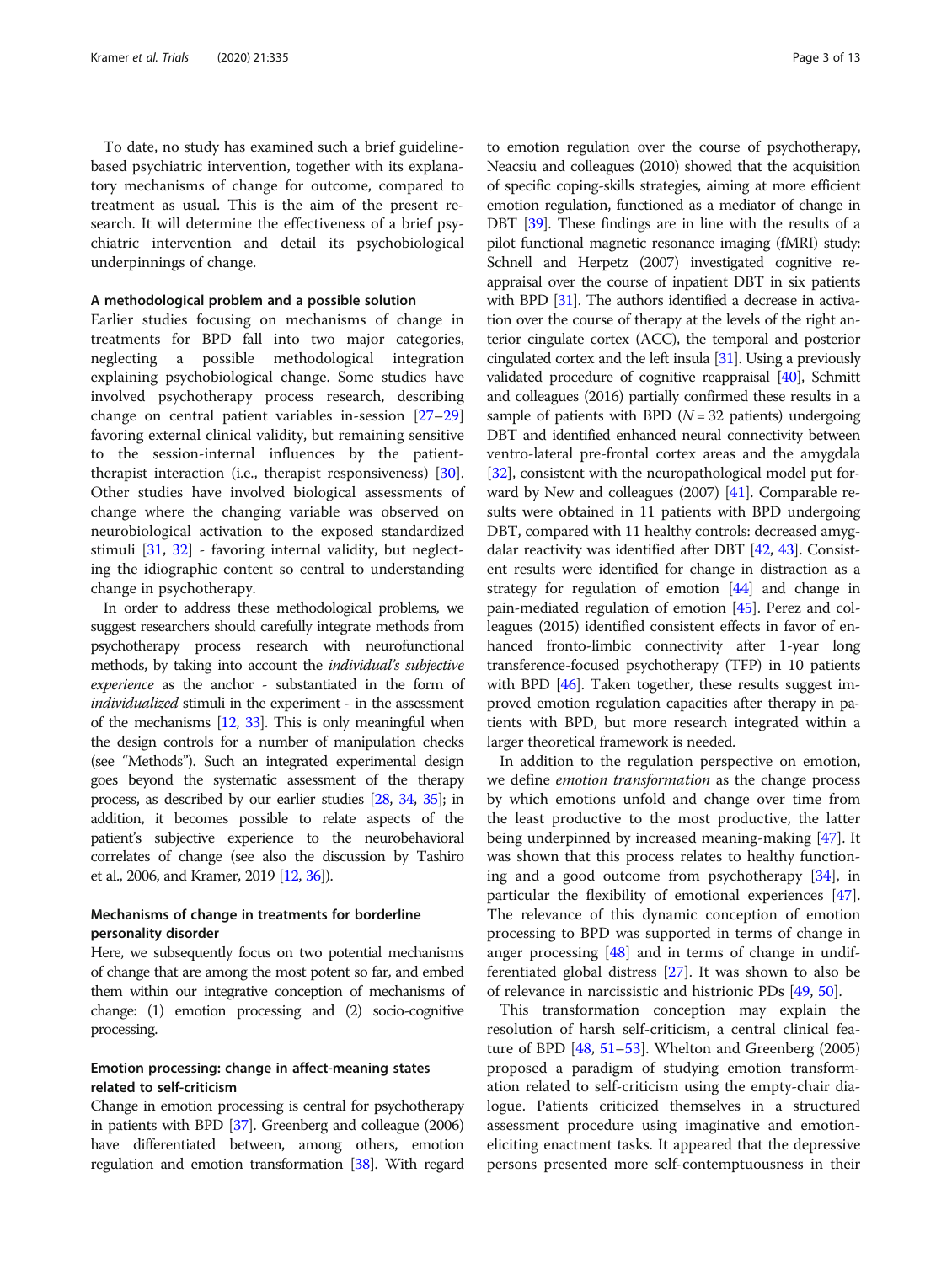self-criticism, compared to controls and presented with higher levels of shame, sadness and emotional collapse, along with less pride [\[54](#page-11-0)]. This study was on 45 undergraduates presenting with or without anger problems, using the same paradigm [[49\]](#page-11-0). What differentiated the two groups was the presence of self-contemptuousness,  $t$  $(1, 43) = 1.91, p < .05$  associated with the self-criticism, along with the absence of the existential need in the anger-prone individuals. This means that for angerprone participants - who share this clinical feature to some extent with BPD - self-criticism is particularly harmful to the emotion transformation when associated with self-contemptuousness. We may therefore assume that decrease in self-contemptuousness - and possibly increase in its antidote, self-compassion - and increase in emotion flexibility are markers of productive change in treatment.

Emotion transformation related to self-criticism is underpinned by biological changes. Using standardized stimuli, Longe et al. (2010) showed in a female student sample  $(N = 17)$  a blood oxygen level dependent (BOLD) activation (intra-subject comparison to a neutral condition at the level  $p < .05$  corrected) in the left pre-frontal cortex (PFC; Brodman area (BA) 45), in the lateral orbito-frontal cortex (OFC; BA 47), in the left dorsolateral PFC (BA 9) and in the inferior and middle temporal gyrus (BA 20 and 21, including the lingual gyrus, BA 19) [[55\]](#page-11-0). The hyperactivity in pre-orbito-frontal and orbitofrontal regions associated with self-criticism in this study was interpreted as linked with the inhibitory behavior known to be associated with activation of the lateral PFC [[56](#page-11-0)]. Brain activity in the striatum has been associated with self-punishing emotions of self-criticism [\[54](#page-11-0)], such as shame, anger about the self and selfcontemptuousness [\[35\]](#page-11-0). In addition, some regions of the insula-basal ganglia networks are known to be associated with processing of disgust [[57\]](#page-11-0). In an fMRI study using individualized self-critical stimuli (which were previously selected based on a large set of words), Doerig and colleagues (2013) showed bilateral insula activation, along with activations in left hippocampus and amygdalar formations, interpreted as regions recruited in emotion processing of self-critical stimuli [\[58](#page-11-0)]. More research is needed to understand change in selfcontemptuousness and its neuronal substrates over the course of treatment for BPD, when an individualized measurement method is applied.

## Change in socio-cognitive processing: integrating "hot" interpersonal information

Change in the patient's socio-cognitive or mentalizing capacities is discussed as a putative mechanism of change in the treatment of BPD [[52,](#page-11-0) [59,](#page-11-0) [60](#page-11-0)]. Levy and colleagues (2006) examined change in three forms of psychotherapy for BPD -– TFP, DBT and supportive therapy - and found that only TFP was associated with an increase in mentalizing functions, along with development of more secure attachment patterns in some patients in this group [\[29](#page-11-0)]. Consistent results were presented by Fischer-Kern and colleagues [\[61](#page-11-0)] (see also de Meulemeester et al. [\[62](#page-11-0)]; Maillard et al., [\[63](#page-11-0)]). Other research has underlined the moderating factor of mentalizing capacities for outcome for different categories of PD [[64](#page-11-0), [65](#page-11-0)]. To our knowledge, no studies have shown mediation for changes in socio-cognitive processing in treatments for BPD.

One method to investigate the core interpersonal contents related with attachment figures (i.e., "hot" stimuli), again formulated from an *individualized* perspective, is the core conflictual relationship theme (CCRT [[66\]](#page-11-0)). A CCRT is a formulation composed by a patient's wish (e.g., to be close, to be treated harshly), the anticipated response of the other/ the object (e.g., to facilitate one's independence, to be harsh) and the response of the self (e.g., to feel understood, to be frustrated). According to Luborsky (1998), the *pervasiveness* of a CCRT is the degree of generality of a theme across specific relationship episodes and specific interactions [\[66\]](#page-11-0). In patients with BPD, one may identify a central theme for each person, which is present in more than 60% of the specific relationship episodes [\[67](#page-11-0), [68](#page-11-0)]. After treatment, it is expected that pervasiveness related to the core theme decreases. Luborsky (1998) demonstrated in 33 patients undergoing psychodynamic psychotherapy - although not patients with BPD - a pre-post decrease in pervasiveness over time (F (1, 32) = 7.4,  $p < .01$ ), which was particularly strong for the category of the negative response of the self. This decrease correlated with symptom change at the end of treatment [[66\]](#page-11-0). Therapy studies in patients with BPD are needed, to test the role of decrease in CCRT pervasiveness over time.

As such, an emerging field of research focuses on the explanatory roles of (1) the patient's emotion processing and (2) the patient's capacities of socio-cognitive processing, for treatment effects related to PDs. We think that the most promising assessments rely on integration between idiographic and nomothetic assessment procedures.

## Objectives {7}

(1) Outcome: a 10-session BPD-specific guideline-based treatment produces more reduction in specific borderline symptoms than non-specific treatment as usual (TAU). (2) Global change: a 10-session BPD-specific treatment presents pre-post change in socio-cognitive processing (SCP) and emotion processing (EP), which is not the case in the TAU. (3) Treatment response: SCP and EP change more in treatment responders, compared to non-responders (across conditions). (4) Mediation: the changes in these potential mechanisms of change will function as mediators of symptom decrease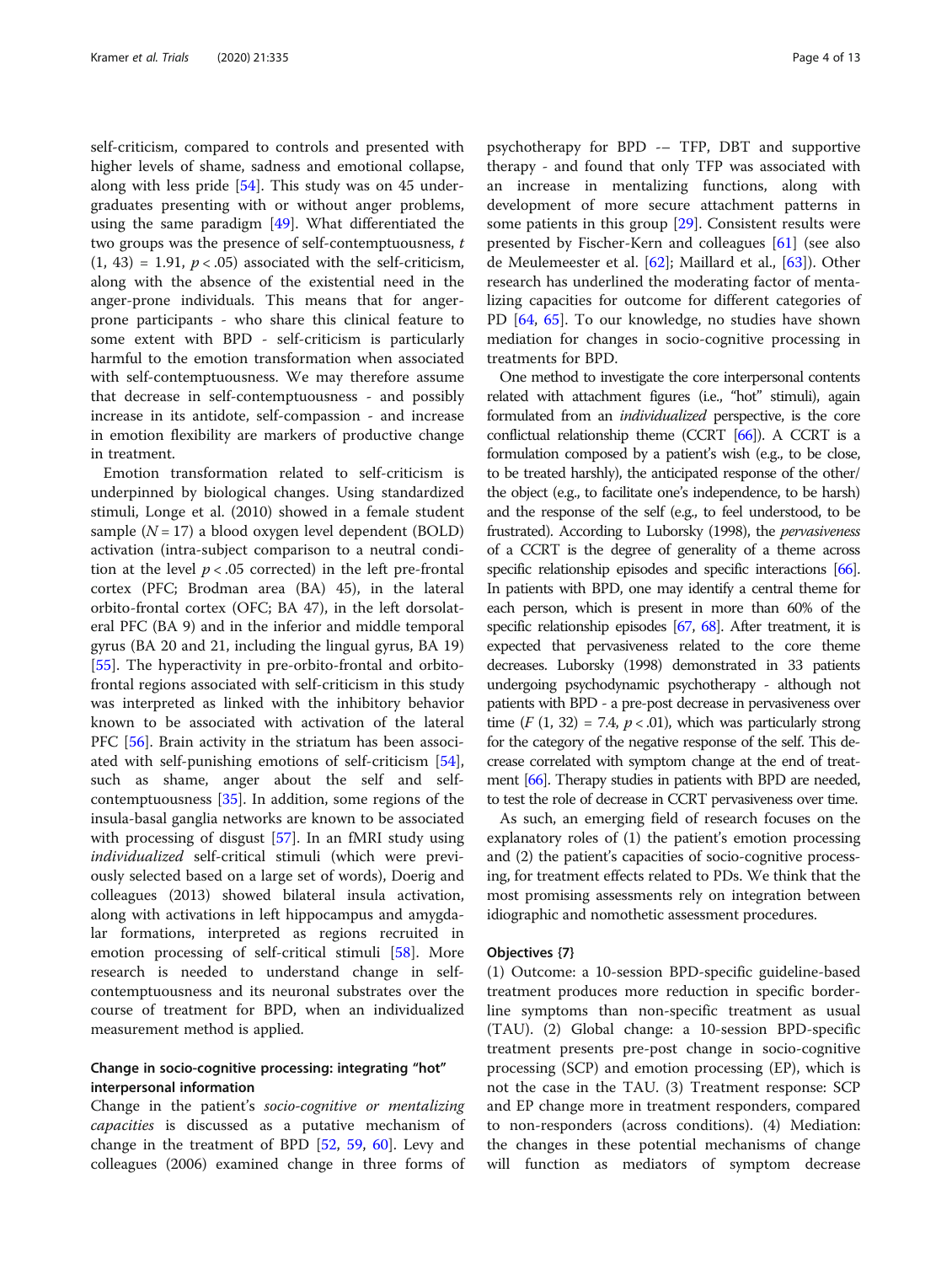(between intake, discharge and follow up; the latter will be used to disentangle potential time confounds). Change is operationalized on behavioral and neurofunctional (by controlling for the corresponding behavioral/ idiographic information) levels. For post-therapy EP, we expect greater emotional variability when dealing with individualized self-criticism, along with lesser selfcontemptuousness, compared with pre-therapy. It is expected that post-therapy neuronal activations are lower in a EP network involving areas in the PFC, the striatum and the insula-basal ganglia [\[57](#page-11-0), [58](#page-11-0)], when compared with pre-therapy. For post-therapy SCP, we expect lower CCRT pervasiveness, when compared with pre-therapy and we expect that post-therapy neurofunctional activations are lower in regions associated with the theory of mind (i.e., anterior cingulate, precuneus, inferior and middle frontal gyri and inferior parietal lobes) [[69](#page-11-0)–[71](#page-11-0)], compared with pre-therapy.

#### Trial design {8}

The present study is planned as a randomized controlled treatment trial, involving a guideline-based psychiatric treatment (general psychiatric management (GPM) [\[20](#page-10-0)]) for BPD, over the course of a program comprising 4 months of treatment plus 12 months of follow up, in comparison with 4 months of TAU, by focusing on the underlying mechanisms of change. The outcome part is a superiority trial, while the mechanisms part focuses on controlled comparison of processes of change.

## Methods: participants, interventions, outcomes Study setting {9}

The trial takes place in the context of Lausanne University Hospital and the University of Lausanne, Switzerland.

## Ethical clearance

With respect to the submitted project on the Swiss Ethics platform, the competent Canton de Vaud Ethics Committee, has approved the study (2017–02167). The study is registered (NCT0317818). In keeping with the established and approved data management plan, only anonymous data will be kept in the file. All raw video data, where the patient may be identified, and fMRI data will be stored separately from patient identifiers and from the main dataset.

#### Eligibility criteria {10}

Patients with BPD according to the Diagnostic and statistical manual of mental disorders, fifth edition [[72](#page-11-0)] and who have sufficient mastery of French will be included. The rate of comorbidity is expected to be high. All patients who accept participation in the study by giving informed written consent will be included in the outcome and mechanisms parts of the study; a subgroup of patients who fulfil additional inclusion criteria (female, younger than 45 years, right-handed, on stable medication or no medication and absence of formal counter-indication on the security check) will be included in the fMRI part of the study.

Patients with neurocognitive disorder, psychosis and bipolar disorder I will be excluded from the trial. In order to ensure generalizability of the results to a wide variety of clinical settings, no other exclusion criteria will be applied.

## Who will take informed consent? {26a}

After the patient makes a request for treatment at the Department of Psychiatry, University of Lausanne, for problems related to BPD, the patient meets with a researcher who explains to him/her the study and informs him/her about the randomization and the assessment schedule. On the consent form, participants will be asked if they agree that their data be used should they choose to withdraw from the trial. Participants will also be asked for permission for the research team to share relevant data with people from the Universities taking part in the research or from regulatory authorities.

## Additional consent provisions for collection and use of participant data and biological specimen {26b}

This trial does not involve collecting biological specimens for storage {26b; 33}. The relevant consent form can be obtained from the corresponding author upon request {32}.

## Interventions

#### Explanation for the choice of comparators {6b}

In order to test the hypotheses, a brief version of Good Psychiatric Management (GPM) is compared with a brief version of treatment of usual. This is in keeping with standard methodological recommendations in the study of effectiveness of psychotherapeutic interventions.

#### Intervention description {11a}

Brief treatment encompasses the communication about diagnoses, problem areas, anamnesis, the work on treatment focus, objectives and motivation, the treatment of treatment-interfering problems and the elaboration of interpretations related to the core concept of interpersonal hypersensitivity, according to the principles of GPM for BPD [[20](#page-10-0), [73](#page-12-0)–[75\]](#page-12-0). For the TAU, 10 therapists will intervene using non-specific crisis management as usual (minimal ethical assessment and contact with the patient according to the local directives, ensuring safety management).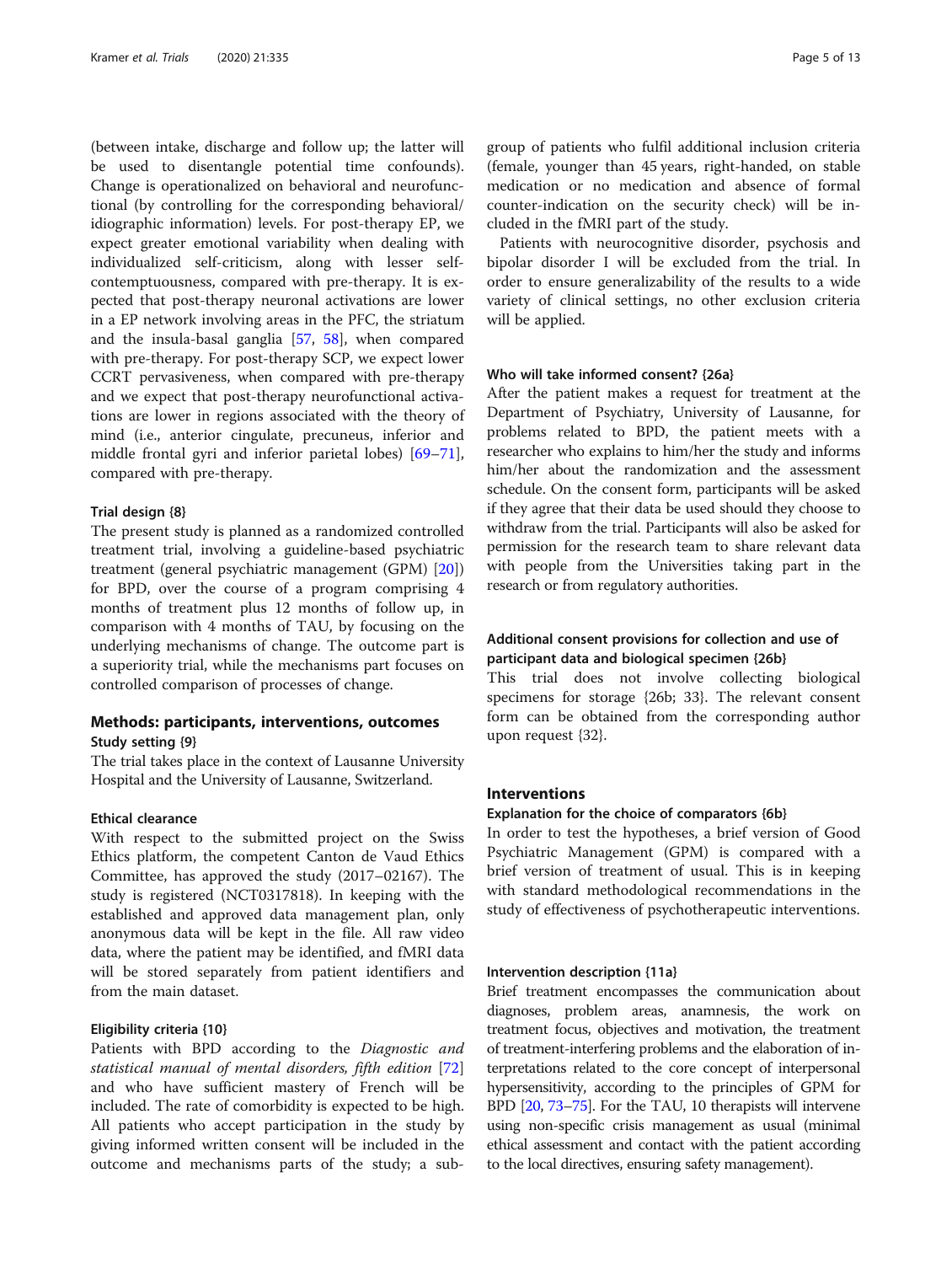## Criteria for discontinuing or modifying allocated interventions {11b}

Should a participant request discontinuation of the intervention, the study therapist will use this as criteria for discontinuing and modifying the allocated intervention.

#### Strategies to improve adherence to interventions {11c}

Therapist adherence to the protocol will be self-assessed by the therapist using Gunderson's (2016) questionnaire for adherence to GPM principles, to be filled in after each treatment.

## Relevant concomitant care permitted or prohibited during the trial {11d}

Relevant concomitant care was permitted during the trial, and was recorded.

#### Provisions for post-trial care {30}

The data management plan (see below) outlines procedures in the case of adverse events in the context of the trial, which includes provision, if needed of posttrial care in the case of harm.

#### Outcomes {12}

The main outcome measure is the Zanarini Rating Scale for Borderline Personality Disorder (ZAN-BPD) [\[76](#page-12-0)]. The ZAN-BPD is a continuous hetero-administered measure assessing the nine criteria outlined in DSM-5, on a continuous Likert-type scale ranging from 0 to 4. As such, it yields a total theoretical score of 36. A comprehensive validation study has shown its reliability, validity and sensitivity to change [[76\]](#page-12-0).

Emotion processing related to self-criticism will be assessed using the self-criticism task. This task involves two main steps: (1) conduct of a two-chair dialogue on self-criticism, an individualized and therefore particularly emotion-arousing procedure [[35,](#page-11-0) [54,](#page-11-0) [77\]](#page-12-0) and observer's process rating of the patient's emotions using the Classification of Affective Meaning States (CAMS) [\[78\]](#page-12-0) (see also [[34,](#page-11-0) [47](#page-11-0)]) with the aim of extracting 20 individualized self-critical words for each patient at each assessment point. Increase in emotion flexibility (i.e., more different emotion categories as a reaction to the selfcriticism) over time, along with a decrease in selfcontemptuousness associated with the self-criticism over time, are indicators of productive change; (2) 1 week later, a test of neural correlates of the processing related to the 20 individualized self-critical words (extracted from step 1), in comparison with a set of 20 negative emotional [\[79](#page-12-0)], 20 positive emotional [\[79](#page-12-0)]), 20 neutral words and 20 non-words (symbols; in total 100 words; presented in a random order). Self-reported emotional arousal (on a self-assessment manikin (SAM)) and selfesteem (on the State Self-Esteem Scale (SSES)), along with observer-reported fear/shame (on the CAMS) reaction, will be measured as manipulation checks for step 1; SAM assessment will be performed for each stimulus presented in the scanner. This task was empirically tested in a non-published pilot study: in 5 individuals, we showed higher subjective arousal levels for the individualized words than for the standardized negative words, along with comparable neurofunctional activations.

Change in socio-cognitive processing of interpersonal patterns will be assessed using two independent tasks, one behavioral, and the other fMRI. The behavioral task involves the conduct of a structured interview using the Relationship Anecdote Paradigm [\[66](#page-11-0)] and based on this video-taped structured material, the observer's process rating of the patient narrative using the CCRT [[66](#page-11-0)–[68](#page-11-0)] with the aim of comparing its pervasiveness pre-followup to post-follow-up (see Fig. [1\)](#page-6-0). Decrease in CCRT pervasiveness is an indicator of productive change. The fMRI task involves the appreciation of humoristic stimuli measuring the patient's theory of mind; this task has previously been validated for BPD [\[69\]](#page-11-0) (for the validation of the stimuli see [\[80,](#page-12-0) [81](#page-12-0)]). It involves the processing and understanding of three sets of stimuli, presented in a pseudo-random order: (1) theory of mind (ToM): visual jokes requiring attribution of false mental states to the protagonists presented in the cartoons (30 stimuli); (2) visual puns (PUN): visual puns, i.e., cartoons that are based on visual similarities, not requiring attribution of false mental states (30 stimuli) and (3) a non-humorous control condition with incongruent visual information (30 stimuli, in total  $N = 90$ ). Manipulation checks involve the assessment of the understanding of each joke. Decrease in activation of the ToM network over time is an indicator of productive change.

The remaining assessments concern secondary outcomes and include the Outcome Questionnaire-45 [[82\]](#page-12-0), which is a self-report questionnaire comprising 45 items aiming at assessing psychotherapeutic results, including a global score and three sub-scale scores: symptomatic level, interpersonal relationships and social role. It has been translated and validated in French [\[83](#page-12-0)]. The Borderline Symptom List (BSL-23) [\[84](#page-12-0)] is a self-report questionnaire assessing the BPD symptomatology using 23 items; it represents a short version of the more extensive Borderline Symptom List [\[85](#page-12-0)] for which excellent psychometric properties were reported. Similar results were found for the short version used in this study [\[84](#page-12-0)]. The French version has shown comparable validity coefficients [\[86](#page-12-0)]. The Inventory of Interpersonal Problems (IIP) [[87\]](#page-12-0) (French translation by Stigler) is a self-report questionnaire assessing interpersonal patterns on several dimensions, such as affirmation, affiliation, submission, intimacy, responsibility and control. In total, this questionnaire comprises 64 items. Spielberger State-Trait Anger Inventory (STAXI-2) [\[88](#page-12-0)] is a self-report questionnaire on trait and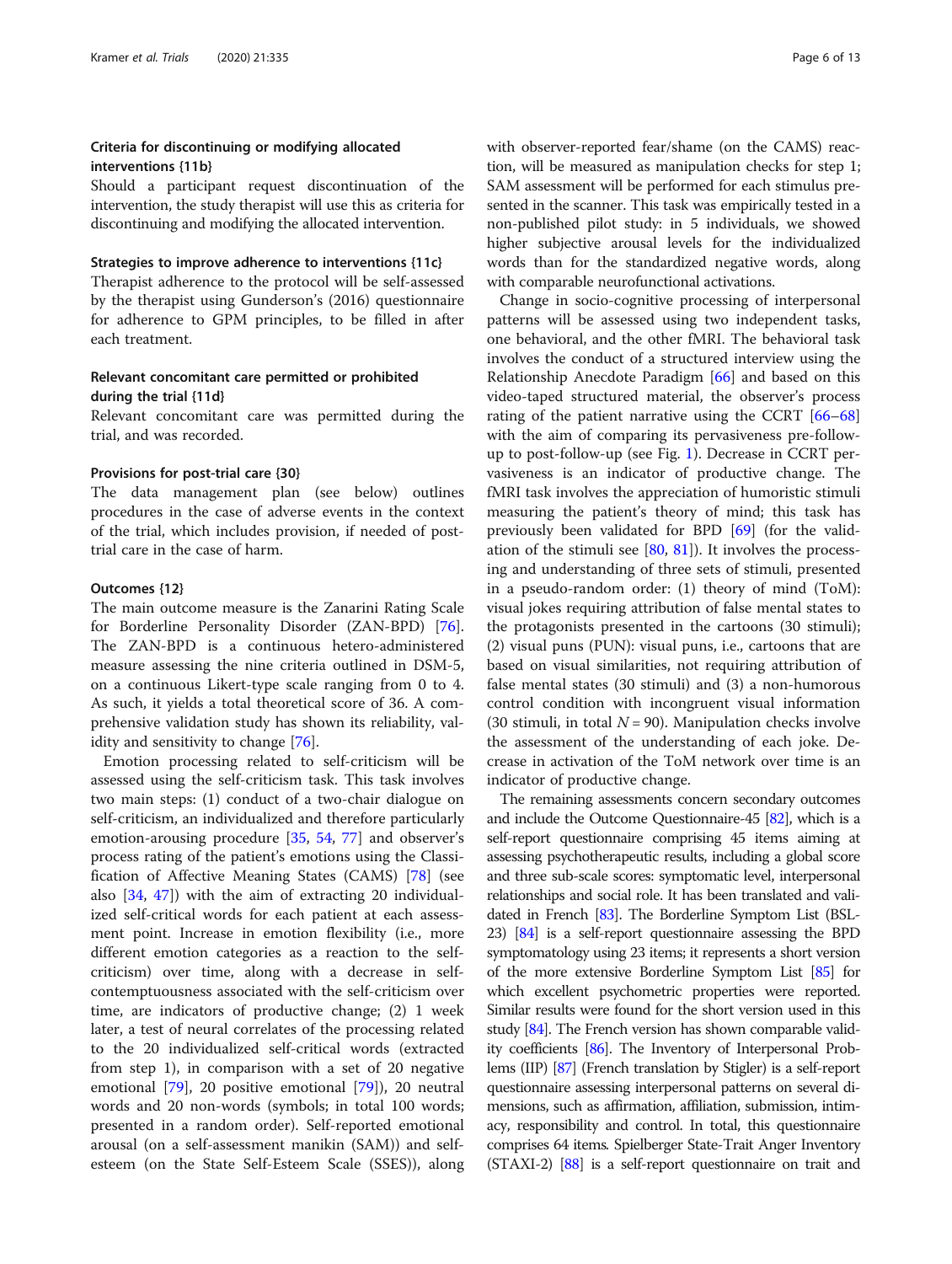<span id="page-6-0"></span>

state anger, using 44 items. This was translated to French and adapted by Borteyrou, Bouchon-Schweitzer and Spielberger [\[89](#page-12-0)]. The Difficulties in Emotion Regulation Scale [DERS] [\[90](#page-12-0)] is a self-report questionnaire assessing the quality of emotion regulation using 36 items. The French translation and validation of this instrument yielded a satisfactory factor structure on a student sample [[91\]](#page-12-0). As a measure of the therapeutic alliance, the Working Alliance Inventory (WAI) [[92\]](#page-12-0) (French validation [[93](#page-12-0)]) will be given after each session; the therapeutic alliance will be introduced as moderator where appropriate. At intake, reliable psychiatric diagnoses (using the Structured Clinical Interview for DSM-5 (SCID-5-CV) and Structured Clinical Interview for Personality Disorders (DSM-5) (SCID-5-PD) developed by the American Psychiatric Association), childhood trauma (Childhood Trauma Questionnaire [[94](#page-12-0)]; French version [\[95](#page-12-0)]), rejection sensitivity (Rejection Sensitivity Questionnaire-Adult [\[96\]](#page-12-0)) and the level of intelligence (National Adult Reading Test (NART), French version [[97](#page-12-0)]) will be assessed.

Manipulation checks will be introduced by using selfreport questionnaires of arousal (SAM [\[98](#page-12-0)]), self-esteem (SSES [[99\]](#page-12-0)) and vividness (Vividness of Visual Imagery Questionnaire (VVIQ) [\[100](#page-12-0), [101\]](#page-12-0)).

#### Participant timeline {13}

Assessments take place at intake, 2 months and discharge, plus at follow up after 12 months. At follow up, the participants will be contacted by the research team; see {18b}. Importantly, any participant who dropped out of treatment will still be contacted for research assessments and follow up.

#### Sample size {14}

Based on power analysis (presumed power 0.819, for two concomitant mechanisms,  $d = 0.60$ ; two-tailed alpha = .05; 30% dropout), we plan to recruit 80 patients with BPD for this study at the Department of Psychiatry, University of Lausanne, Switzerland. In total, 10 therapists (psychiatrists or psychologists) will participate in the study for the GPM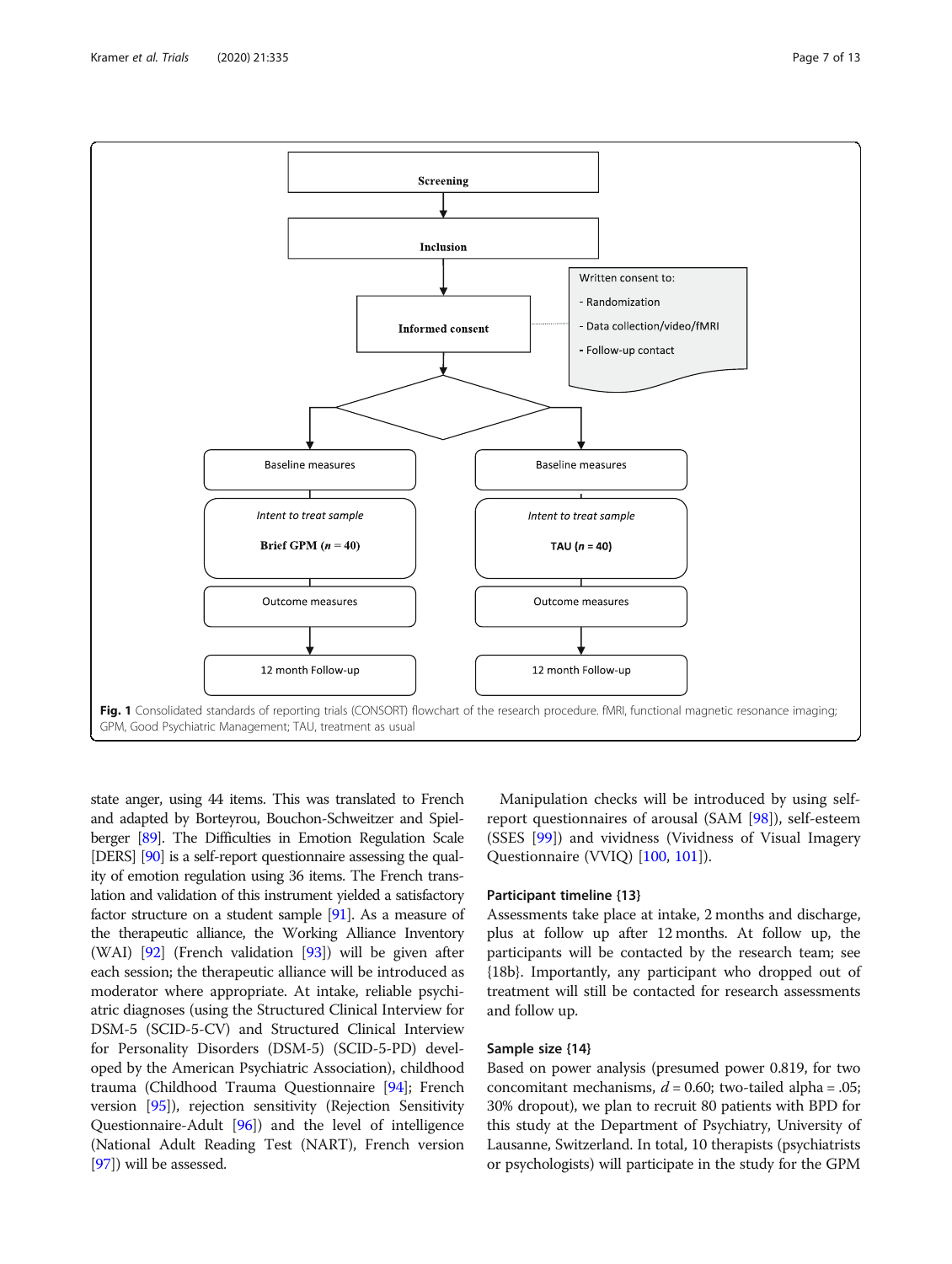treatment; they have had at least 6 h of specific training in psychiatric treatment for BPD [[102](#page-12-0)], in addition to training in psychotherapy according to Federal regulations.

#### Recruitment {15}

Participants will be recruited at the Department of Psychiatry, University of Lausanne, Switzerland, in a specialized clinic for the treatment of BPD. The current patient flow will guarantee recruitment in the protocol. Patients are paid CHF70 for full participation in an assessment point.

## Assignment of interventions: allocation Sequence generation {16a}

A system involving computer-generated random numbers (block randomization in blocks of 10) was used at the outset and the allocation numbers were put into sealed envelopes. The latter are opened by the researcher upon patient inclusion. Patients are not stratified a priori.

#### Concealment mechanism {16b}

The sequence is concealed within sealed envelopes, which were prepared by a trial-independent researcher.

#### Implementation {16c}

The allocation sequence is generated by the computer, the concealment by an independent researcher. Then the study researchers enroll the participants and assign participants to interventions, after the opening of the sealed envelope.

## Assignment of interventions: blinding

## Who will be blinded {17a}

The assessors (of outcome and mechanisms) and data analysts will be blind to the experimental condition, but the patients and the therapist will not. In order to control for bias, assessors will be polled at the end of the study with regard to each patient's condition.

#### Procedure for unblinding if needed {17b}

The competent Ethics Committee can request audits at any moment in time and the primary investigator and his team will follow its instructions. Audit may include to disclose, in a restricted fashion and only if deemed necessary, personal data related to participants to the Ethics Committee.

#### Data collection and management

#### Plans for assessment and collection of outcomes {18a}

All relevant information related to the reliability and validity of the outcome measures are provided under assessments {12}. All interviewers, assessors and raters are extensively trained in the relevant assessment procedures, and reliability is checked continuously. All

data are collected in a secure online system, which assures privacy protection and data integrity, as described in the data management plan (see below).

## Plans to promote participant retention and complete follow up {18b}

At follow up, the participants will be contacted by the research team. Importantly, any participant who dropped out of treatment will still be invited for research assessments and follow up.

#### Data management {19}

According to the accepted data management plan, data will be entered into RedCap on a secure space on the University server. This program allows full accountability of data management, and standard procedures are in place should problems arise. All details are found in the data management plan, which can be obtained from the primary investigator upon request.

#### Confidentiality {27}

Data safety is guaranteed by the system's security check and no formal data monitoring committee is requested. Participants' personal information will be stored at a separate, locked, location at the Department of Psychiatry. No personal information will be revealed before, during or after the trial (except in the case of audit by the competent Ethics Committee; plans to give access to the protocol, participant level-data and statistical code are described in the data management plan; see {31c}).

## Plans for collection, laboratory evaluation and storage of biological specimens for genetic or molecular analysis in this trial/future use {33}

This trial does not involve collecting biological specimens for storage.

#### Statistical methods

## Statistical methods for primary and secondary outcomes{20a}

For the behavioral assessments and all outcomes, we will conduct intent-to-treat and completer analyses for all variables (hypothesis 1: outcome, defined as residual gains at discharge). We will use multilevel modeling [[103\]](#page-12-0) where appropriate, for hypotheses 2 and 3 (global change and treatment response). For hypothesis 4 (mediation), we will conduct a mediation analysis for both potential mechanisms of change [\[104\]](#page-12-0). Raw and composite scores for outcome and all mechanisms of change indexes will be used, by controlling for the corresponding fMRI data from the same assessment point. Composite scores for EP involve combining pre-post change in contemptuousness with change in neuronal regions of interest for individualized self-criticism. For SCP, this involves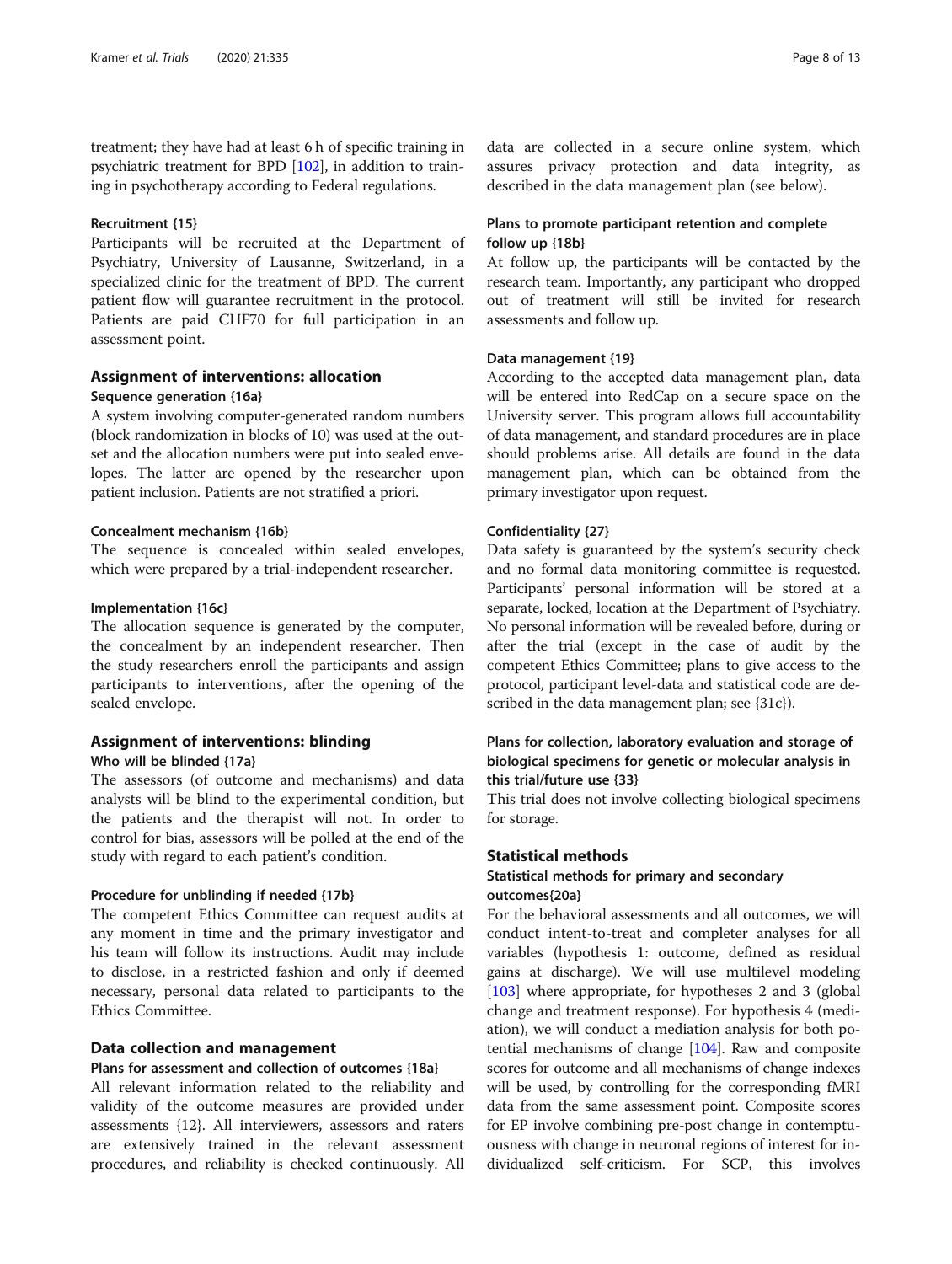combining pre-post change in CCRT pervasiveness with change in neuronal regions of interest for theory of mind.

We will control for therapist effects in the three-level hierarchical linear modeling (HLM) [[105](#page-12-0)]. All indexes (i.e., behavioral and fMRI) in the patient groups ( $N = 80$ ) at intake will be rigorously compared with the indexes found in the healthy control group  $(N = 20)$ ; we expect systematic between-group differences, in the context of a control analysis. Statistical treatment packages HLM7 and SPSS23 will be used for the analyses of the behavioral indexes.

For the fMRI assessments, we will use the methodology of blood-oxygen-level-dependent (BOLD) imaging followed by standard data processing and statistical analysis in the framework of Statistical Parametric Mapping software (SPM12). The fMRI data will be acquired on a Siemens Prisma 3 T (64-channel head coil using a 2D echo planar (EPI) sequence). The acquisition parameters will be as follows:  $3 \times 3 \times 3$  mm3: echo time (TE) = 30 ms, slice repetition time  $(TR) = 66$  ms, 30 slices, flip angle = 90°. The structural MRI data consist of T1-weighted MPRAGE images  $(TR = 2000 \text{ ms};$  inversion time  $(TI) =$ 920 ms;  $\alpha = 9^\circ$ ; bandwidth (BW) = 250 Hz/pixel; readout in inferior-superior direction; field of view  $(FoV) = 256 \times 232$ mm; 176 slices) at 1 mm resolution. All data preprocessing will be performed using the SPM12 (Wellcome Trust Centre for Neuroimaging, shttp://[www.fil.ion.ucl.ac.](http://www.fil.ion.ucl.ac.uk/spm/) [uk/spm/\)](http://www.fil.ion.ucl.ac.uk/spm/) running under Matlab 7.13 (The MathWorks, Inc., Natick, MA, USA). EPI images will be realigned to the subject's average image across trials (corrected for spatial distortions using the SPM fieldmap tools). The parameters of registration to standardized Montreal Neurological Institute (MNI)-defined space will be calculated on the anatomical image and the default settings of the "unified segmentation" framework followed by the diffeomorphic registration algorithm DARTEL [[106](#page-12-0), [107](#page-12-0)]. The spatial registration parameters will be applied to the functional time-series co-registered to the corresponding individual's anatomical scan. Prior to statistical analysis, we will apply spatial smoothing with a Gaussian kernel of 8 mm full-width-at-half-maximum. All statistical analyses will be performed using the default settings in SPM12. The statistical analysis at subject-specific level will be performed using the general linear model (GLM) after convolving the event onsets with a canonical hemodynamic response function [\[108\]](#page-12-0). Both time points will be modeled as two separate sessions within the design matrices. For the EP task, at the subject level we will calculate the interaction between words (self-critical versus standard negative words; the non-words and the negative words will be excluded from the analyses, but used as control variables to ensure cognitive appropriateness) and time (time point 1 versus time point 2) using symbols as baseline. For the SCP task, the subject-level differential  $t$  contrast will test the interaction between ToM, PUN and time point (the control stimuli will be excluded from the data analysis, but will serve as control for cognitive appropriateness). For both tasks, we will use the one-sample  $t$  test with the outcomes and arousal changes associated with treatment as regressors for the group-level analyses. The differential contrasts at the group level will test for positive and negative correlation between the interaction at the subjectspecific level and BOLD signal changes. Where appropriate, we will control for the corresponding behavioral data from the same assessment point.

#### Interim analyses {21b}

No formal stopping rule of the trial is necessary, as the time limit of the recruitment phase (due to funding) will determine when the recruitment is stopped. In addition, we do not anticipate any specific problems that are detrimental to the participants.

#### Methods for additional analyses (e.g., sub-group analyses) {20b}

No additional sub-group analyses will be performed.

## Methods in analysis to handle protocol non-adherence and any statistical methods to handle missing data {20c}

Treatments with low adherence scores will still be included in the trial, but the level of adherence on the named scale will be included as a controlled variable on the level of the statistical analyses. For missing values, we will use classical methods of multiple imputations.

## Plans to give access to the full protocol, participant-level data and statistical code {31c}

Plans to give access to the protocol, participant leveldata and statistical code are described in the data management plan.

#### Oversight and monitoring

## Composition of the coordinating centre and trial steering committee {5d}

The coordinating center for this RCT is directed by the primary investigator and all co-authors meet at least once a month to oversee advancement of the project; this is also the case for the Trial Steering Committee (TSC). There are three sub-groups within this TSC: (1) clinical sub-group (i.e., therapists and supervisors), (2) research sub-group (i.e., clinical researchers) and (3) fMRI specialists and researchers (i.e., fMRI researchers). There is no specific group related to tasks of the Stakeholder and Public Involvement Group (SPIG). The Ethics Committee does not meet with regard to this trial, except for specific audits or upon request by the Sponsor or the primary investigator{23}.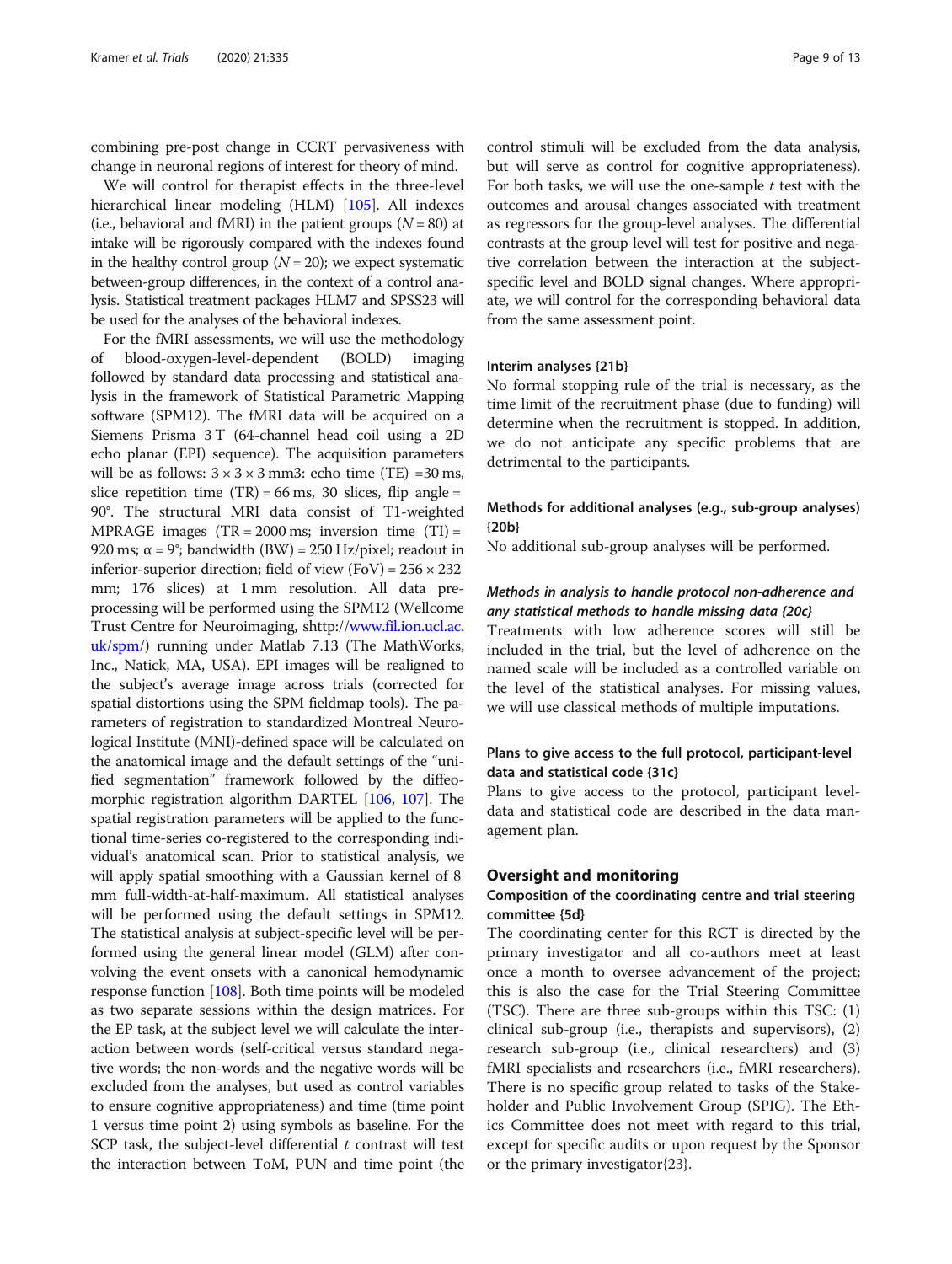## Composition of the data monitoring committee, its role and reporting structure {21a}

Given the structure explained under {5d} and the transparent handling of the assessments, it is not necessary to have an additional data monitoring committee.

#### Adverse event reporting and harms {22}

The same data management plan outlines procedures to follow in the case of adverse events in the context of the trial, which includes provision, of post-trial care if needed in the case of harm {30}. In particular, no serious adverse events (SAE) are anticipated as a result from the trial or the intervention. Should there be any, they will be reported immediately as required, in terms of expectedness, seriousness, severity and causality.

#### Frequency and plans for auditing trial conduct {23}

The Ethics Committee does not meet with regard to this trial, except for specific audits or upon request by the Sponsor or the primary investigator.

## Plans for communicating important protocol amendments to relevant parties (e.g., trial participants, Ethics Committees) {25}

The trial was approved by the competent Ethics Committee (see above) and potential amendments will have to be approved by the same, and be communicated to publishing journals.

#### Dissemination plans {31a}

Publications of the results to all relevant groups will be encouraged (i.e., scientific publication, communication at conferences, communication with stakeholders, patients and families).

#### Feasibility: results from the pilot study

We demonstrated the feasibility of the pre-post design [[109\]](#page-12-0). We demonstrated in medication-free, righthanded female patients with BPD  $(N = 8)$ , who were undergoing a 10-session psychiatric treatment, that hypotheses 1 and 2 may be confirmed (due to the small sample size, the analyses for hypotheses 3 and 4 were not tested). The behavioral pre-post treatment outcome effect sizes ranged between  $d = 0.41$  (for Outcome Questionaire - 45 (OQ-45)) and  $d = 0.51$  (for Borderline Symptom List - 23 (BSL-23)). We observed an increase in arousal within the session of the two-chair dialogue  $(d = 0.36)$ , paralleled by a large decrease in peak arousal between pre-treatment and post-treatment  $(d = 0.80)$ . In the EP task, we demonstrated treatment-associated trends for reduction in neural activity in the associative parts of the putamen when exposed to the individual's own self-critical words. The exposure to ToM stimuli revealed trends for treatment-related modulation of neural

activity in the OFC, ACC and accumbens nucleus (NAcc), and the medio-dorsal nucleus of the thalamus. Neural activity (i.e., in the precuneus, left amygdala) was related to the behavioral changes in arousal, but remained independent from outcome, whereas change in arousal was related to symptom reduction. The feasibility of the trial and relevance of the pre-post hypotheses are therefore demonstrated, and therefore this represents strong justification for the conduct of the proposed RCT. In addition, the effects identified were the basis for the computation of the effect sizes for the trial {14}.

## **Discussion**

Borderline personality disorder is among the most debilitating and lethal mental disorders. Each year, millions are spent on direct and indirect costs related to this disorder and thousands of people with BPD complete suicide, profoundly impacting the lives of those left behind. There are effective treatments for BPD, but they remain difficult to disseminate. Brief psychiatric treatment is cost-effective and may produce, to some extent, similar effects to a structured psychotherapy program, or at least may represent a promising initial treatment in a stepped-care approach: we think that its implementation should therefore be a major priority in the healthcare system. This is the first study testing the effectiveness of such brief guideline-based psychiatric treatment (compared to treatment as usual) and its underlying mechanisms of change. The latter will be addressed by taking into account the individual's subjective perspective in the assessment. The integrated methodology optimally compensates for the respective limitations of psychotherapy process and neurofunctional assessments, making it the most scientifically precise, and clinically and ecologically the most relevant approach, to the measurement of mechanisms of change in treatment research. Therefore, this study does not only contribute to the understanding of the effects of treatment as a whole, but also should help render even more effective treatments for BPD by providing a clinically relevant understanding of how change is produced through psychological treatment.

#### Trial status

This study is currently ongoing and is not completed (protocol version number 2 from 9 February 2018; start of recruitment 1 December 2018; projected end of recruitment 31 August 2021).

#### Abbreviations

ACC: Anterior cingulate cortex; BA: Brodmann area; BOLD: Blood oxygen level dependent; BPD: Borderline personality disorder; BSL-23: Borderline Symptom List – 23; CAMS: Classification of Affective Meaning States; CCRT: Core conflictual relationship theme; DBT: Dialectical behavior therapy; DERS: Difficulties in Emotion Regulation Scale; DSM-5: Diagnostic and statistical manual of mental disorders – 5; EP: Emotional processing;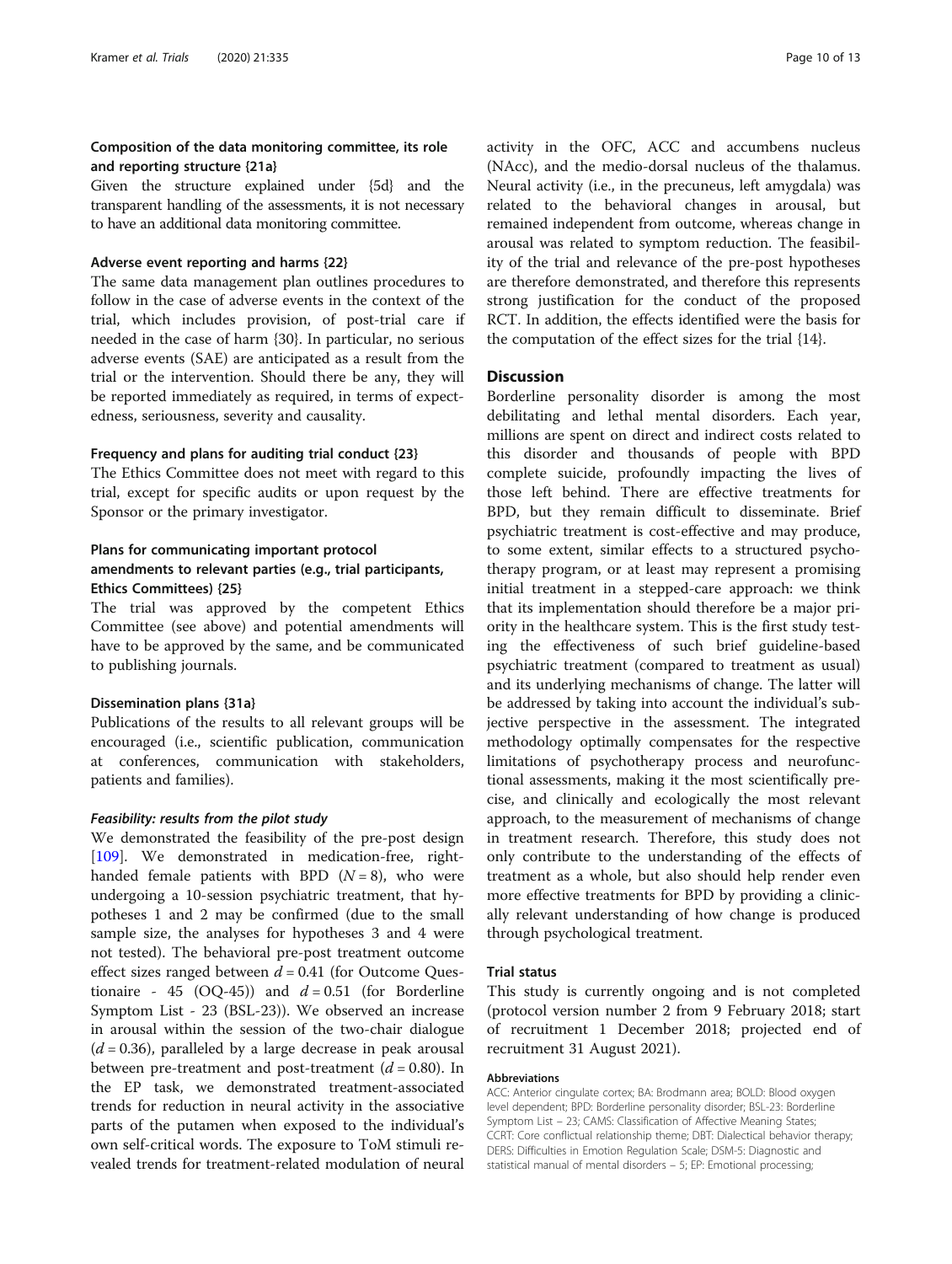<span id="page-10-0"></span>fMRI: Functional magnetic resonance imaging; GLM: General linear model; GPM: Good Psychiatric Management; HLM: Hierarchical linear modelling; IIP: Inventory for Interpersonal Problems; MBT: Mentalization-based therapy; NAcc: Accumbens nucleus; NART: National Adult Reading Test; OFC: Orbitofrontal cortex; OQ-45: Outcome Questionnaire – 45; PD: Personality disorder; PFC: Pre-frontal cortex; PUN: Puns; RCT: Randomized controlled trial; SAM: Self-assessment manikin; SCID-5-CV: Structured Clinical Interview for DSM-5; SCID-5-PD: Structured Clinical Interview for Personality Disorders (DSM-5); SCP: Socio-cognitive processing; SPIG: Stakeholder and Public Involvement Group; STAXI: State-Trait Anger Expression Inventory; TAU: Treatment as usual; TFP: Transference-focused psychotherapy; ToM: Theory of mind; TSC: Trial Steering Committee; ZAN-BPD: Zanarini Rating Scale for Borderline Personality Disorder

#### Acknowledgements

We thank the collaborating researchers and clinicians for their important contribution to this trial.

#### Role of Sponsor {5c}

The Swiss National Science Foundation (SNSF) is funding this project, but does not have any influence on any level of content or procedure of this project. It is the role of the SNSF to ensure that proper arrangements are in place to initiate, manage and report on a study. SNSF also ensures that appropriate indemnity is in place before research begins.

#### Name and contact information {5b}

Swiss National Science Foundation (SNSF), Wildhainweg 5, Postfach 8232, CH-3001 Bern, Switzerland. Phone: + 41 31,308 22 22. E-mail: [div1@snf.ch](mailto:div1@snf.ch)

#### Authors' contributions {31b}

All co-authors of this protocol have collaborated in the elaboration, with the first author (UK) being responsible for the overall scientific quality, patient recruitment and monitoring, and is scientific head of the study. All named authors adhere to the authorship guidelines of Trials. All authors have agreed to publication.

#### Funding {4}

This trial is supported by the Swiss National Science Foundation (SNSF100014\_179457/1, to Dr Kramer). The study was designed independently from the funding source, as the data collection, analysis and interpretation are not influenced by the funding source, in keeping with the regulations of SNSF.

#### Availability of data and materials {29}

All co-authors of this of this protocol will have full access to the data. Restrictions to this principle are described in an internal document. The datasets analyzed during the current study are available from the corresponding author on reasonable request and pending ethical approval.

#### Ethics approval and consent to participate {24}

With respect to the submitted project on the Swiss Ethics platform, the competent Canton de Vaud Ethics Committee, has approved the study (2017–02167).

#### Competing interests {28}

The authors declare that they have no competing interests.

#### Author details

<sup>1</sup>Institute of Psychotherapy and General Psychiatry Service, Department of Psychiatry, Lausanne University Clinic and University of Lausanne and Lausanne University Hospital, Place Chauderon 18, CH-1003 Lausanne, Switzerland. <sup>2</sup>General Psychiatry Service, Department of Psychiatry, Lausanne University Clinic and University of Lausanne, Lausanne, Switzerland. <sup>3</sup>Department of Psychology, University of Windsor, Windsor, Canada. 4 Department of Clinical Neurosciences, Lausanne University Clinic and University of Lausanne, Lausanne, Switzerland.

#### Received: 16 January 2020 Accepted: 3 March 2020 Published online: 16 April 2020

#### References

- 1. Bender DS, Dolan RT, Skodol AE, Sanislow CA, Dyck IR, McGlashan TH, et al. Treatment utilization by patients with personality disorders. Am J Psychiatr. 2001;158(2):295–302.
- 2. Soeteman DI, Roijen LH-v, Verheul R, Busschbach JJ. The economic burden of personality disorders in mental health care. J Clin Psychiatr. 2008;69(2):259.
- 3. APA. Practice guideline for the treatment of patients with borderline personality disorder. Washington, DC: American Psychiatric Pub; 2001.
- 4. Budge SL, Moore JT, Del Re A, Wampold BE, Baardseth TP, Nienhuis JB. The effectiveness of evidence-based treatments for personality disorders when comparing treatment-as-usual and bona fide treatments. Clin Psychol Rev. 2013;33(8):1057–66.
- 5. Cristea IA, Gentili C, Cotet CD, Palomba D, Barbui C, Cuijpers P. Efficacy of psychotherapies for borderline personality disorder: a systematic review and meta-analysis. JAMA Psychiatr. 2017;74(4):319–28.
- 6. Herpertz SC, Rudolf G, Lieb K. Borderline-persönlickkeitsstörungen. In: Herpertz SC, Caspar F, Lieb K, editors. Psychotherapie funktions- und störungsorientiertes Vorgehen. München: Elsevier; 2016. p. 395–412.
- 7. Clarkin J. Raising the bar in the empirical investigation of psychotherapy. Am J Psychiatr. 2014;171(10):1027–30.
- Clarkin JF, Levy KN. Psychotherapy for patients with borderline personality disorder: focusing on the mechanisms of change. J Clin Psychol. 2006;62(4): 405–10.
- 9. Forster C, Berthollier N, Rawlinson D. A systematic review of potential mechanisms of change in psychotherapeutic interventions for personality disorder. J Psychol Psychother. 2014;4(133):2161–0487.1000133.
- 10. Johansson P, Høglend P. Identifying mechanisms of change in psychotherapy: mediators of treatment outcome. Clin Psychol Psychother. 2007;14(1):1–9.
- 11. Kazdin A. Understanding how and why psychotherapy leads to change. Psychother Res. 2009;19(4–5):418–28.
- 12. Kramer U. Case formulation for personality disorder: tailoring psychotherapy to the individual client. Cambridge: Elsevier; 2019.
- 13. Rudge S, Feigenbaum JD, Fonagy P. Mechanisms of change in dialectical behaviour therapy and cognitive behaviour therapy for borderline personality disorder: a critical review of the literature. J Ment Health. 2017:1–11.
- 14. Euler S, Dammann G, Endtner K, Leihener F, Perroud NA, Reisch T, et al. Borderline-störung: behandlungsempfehlungen der SGPP. Swiss Arch Neurol Psychiatry Psychother. 2018;169(05):135–43.
- 15. Choi-Kain LW, Finch EF, Masland SR, Jenkins JA, Unruh BT. What works in the treatment of borderline personality disorder. Curr Beh Neurosci Rep. 2017;4(1):21–30.
- 16. Gunderson JG, Stout RL, McGlashan TH, Shea MT, Morey LC, Grilo CM, et al. Ten-year course of borderline personality disorder: psychopathology and function from the Collaborative Longitudinal Personality Disorders study. Arch Gen Psychiatr. 2011;68(8):827–37.
- 17. McMain SF, Guimond T, Streiner DL, Cardish RJ, Links PS. Dialectical behavior therapy compared with general psychiatric management for borderline personality disorder: clinical outcomes and functioning over a 2 year follow-up. Am J Psychiatr. 2012;169(6):650–61.
- 18. McMain SF, Links PS, Gnam WH, Guimond T, Cardish RJ, Korman L, et al. A randomized trial of dialectical behavior therapy versus general psychiatric management for borderline personality disorder. Ame J Psychiatr. 2009; 166(12):1365–74.
- 19. Gunderson JG, Links PS. Borderline personality disorder: a clinical guide. Washington DC: American Psychiatric Publishing; 2008.
- 20. Gunderson JG, Links PS. Handbook of good psychiatric management for borderline personality disorder. Washington, DC: American Psychiatric Publishing Inc.; 2014.
- 21. Bateman A, Fonagy P. 8-year follow-up of patients treated for borderline personality disorder: mentalization-based treatment versus treatment as usual. Am J Psychiatr. 2008;165(5):631–8.
- 22. Gunderson JG. The emergence of a generalist model to meet public health needs for patients with borderline personality disorder. Am J Psychiatr. 2016;173(5):452–8.
- 23. Kramer U, Charbon P, Despland J-N, Kolly S. "Good enough" training in clinical practice for BPD? Sw Arch Neurol, Psychiatr Psychother. 2017;168(8): 241.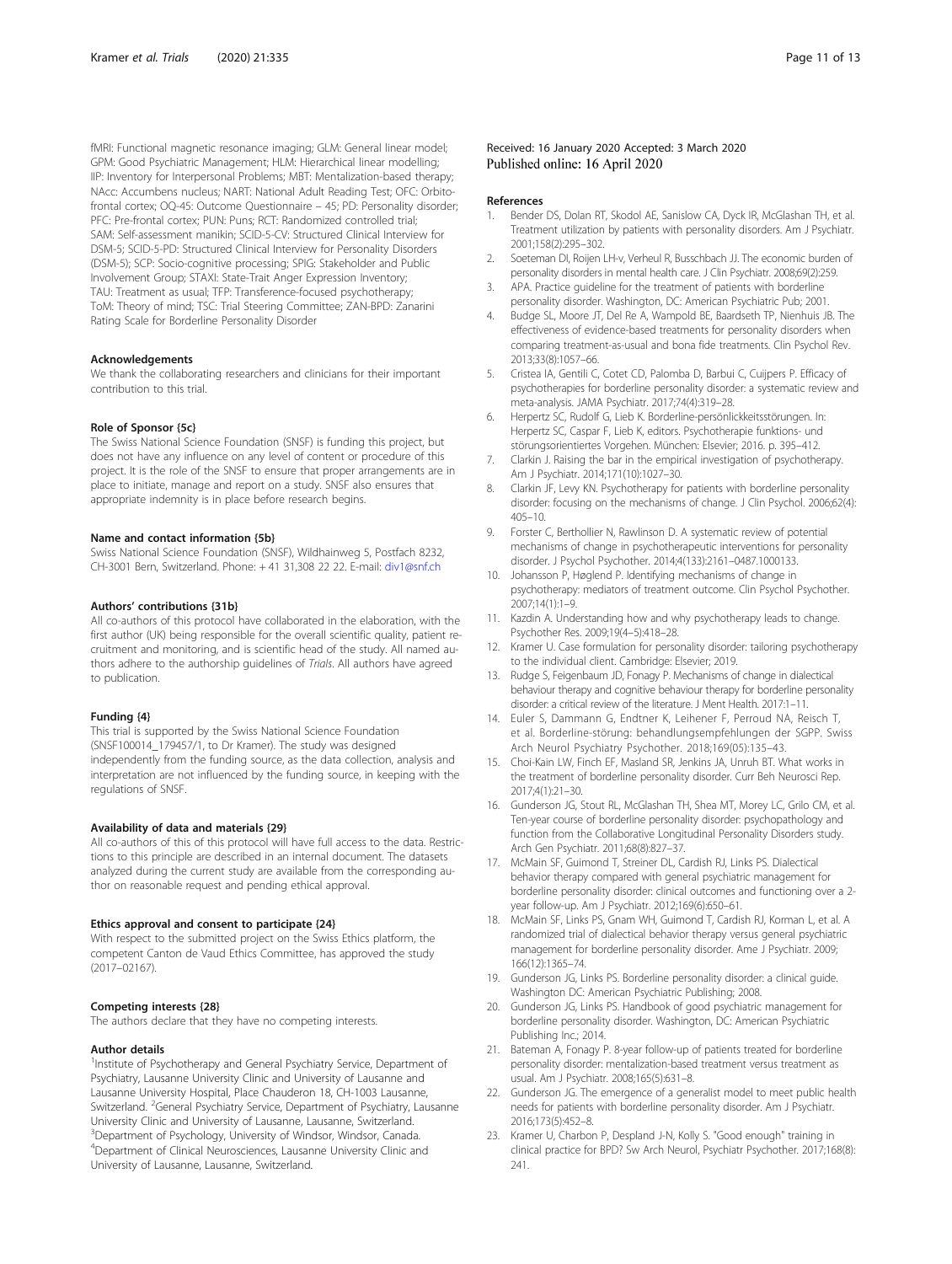- <span id="page-11-0"></span>24. Chanen AM, Berk M, Thompson K. Integrating early intervention for borderline personality disorder and mood disorders. Harv Rev Psychiatr. 2016;24(5):330–41.
- 25. Choi-Kain LW, Albert EB, Gunderson JG. Evidence-based treatments for borderline personality disorder: implementation, integration, and stepped care. Harv Rev Psychiatr. 2016;24(5):342–56.
- 26. Paris J. Stepped care and rehabilitation for patients recovering from borderline personality disorder. J Clin Psychol. 2015;71(8):747–52.
- 27. Berthoud L, Pascual-Leone A, Caspar F, Tissot H, Keller S, Rohde KB, et al. Leaving distress behind: a randomized controlled study on change in emotional processing in borderline personality disorder. Psychiatr: Interpers Biol Proc. 2017;80(2):139–54.
- 28. Kramer U, Keller S, Caspar F, de Roten Y, Despland J-N, Kolly S. Early change in coping strategies in responsive treatments for borderline personality disorder: a mediation analysis. J Consult Clin Psychol. 2017;85(5):530.
- 29. Levy KN, Meehan KB, Kelly KM, Reynoso JS, Weber M, Clarkin JF, et al. Change in attachment patterns and reflective function in a randomized control trial of transference-focused psychotherapy for borderline personality disorder. J Consult Clin Psychol. 2006;74(6):1027–40.
- 30. Kramer U, Stiles WB. The responsiveness problem in psychotherapy: a review of proposed solutions. Clin Psychol Sci Pract. 2015;22(3):277–95.
- 31. Schnell K, Herpertz SC. Effects of dialectic-behavioral-therapy on the neural correlates of affective hyperarousal in borderline personality disorder. J Psychiatr Res. 2007;41(10):837–47.
- 32. Schmitt R, Winter D, Niedtfeld I, Herpertz SC, Schmahl CJBPCN. Effects of psychotherapy on neuronal correlates of reappraisal in female patients with borderline personality disorder. Biol Psychiatr Cogn Neurosci Neuroim. 2016; 1(6):548–57.
- 33. Pascual-Leone A, Herpertz SC, Kramer U. Experimental designs and the 'emotion stimulus critique': hidden problems and potential solutions in the study of emotion. Psychopath. 2016;49(1):60–8.
- 34. Kramer U, Pascual-Leone A, Despland J-N, de Roten Y. One minute of grief: emotional processing in short-term dynamic psychotherapy for adjustment disorder. J Consult Clin Psychol. 2015;83(1):187.
- 35. Kramer U, Pascual-Leone A, Rohde KB, Sachse R. Emotional processing, interaction process, and outcome in clarification-oriented psychotherapy for personality disorders: a process-outcome analysis. J Pers Dis. 2016;30(3):373–94.
- 36. Tashiro T, Mortensen L. Translational research: how social psychology can improve psychotherapy. Am Psychol. 2006;61(9):959.
- 37. McMain S, Pos A, Iwakabe S. Facilitating emotion regulation: general principles for psychotherapy. Psychother Bull. 2010;45(3):16–21.
- 38. Greenberg LS, Pascual-Leone A. Emotion in psychotherapy: a practicefriendly research review. J Clin Psychol. 2006;62(5):611–30.
- 39. Neacsiu AD, Rizvi SL, Linehan MMJB. Dialectical behavior therapy skills use as a mediator and outcome of treatment for borderline personality disorder. Beh Res Ther. 2010;48(9):832–9.
- 40. Schulze L, Domes G, Krüger A, Berger C, Fleischer M, Prehn K, et al. Neuronal correlates of cognitive reappraisal in borderline patients with affective instability. Biol Psychiatry. 2011;69(6):564–73.
- 41. New AS, Hazlett EA, Buchsbaum MS, Goodman M, Mitelman SA, Newmark R, et al. Amygdala–prefrontal disconnection in borderline personality disorder. Neuropsychopharmacol. 2007;32(7):1629.
- 42. Goodman M, Carpenter D, Tang CY, Goldstein KE, Avedon J, Fernandez N, et al. Dialectical behavior therapy alters emotion regulation and amygdala activity in patients with borderline personality disorder. J Psychiatr Res. 2014;57:108–16.
- 43. Goodman M. Changes in amygdala activation and connectivity in DBT treatment response in BPD. New York: North America Society for the Study of Personality Disorders (NASSPD) Conference; 2016.
- 44. Winter D, Niedtfeld I, Schmitt R, Bohus M, Schmahl C, Herpertz SC. Neural correlates of distraction in borderline personality disorder before and after dialectical behavior therapy. Eur Arch Psychiatr ClinNeurosci. 2017;267(1):51–62.
- 45. Niedtfeld I, Schmitt R, Winter D, Bohus M, Schmahl C, Herpertz SC. Painmediated affect regulation is reduced after dialectical behavior therapy in borderline personality disorder: a longitudinal fMRI study. Soc Cogn Affect Neurosci. 2017;12(5):739–47.
- 46. Perez DL, Vago DR, Pan H, Root J, Tuescher O, Fuchs BH, et al. Frontolimbic neural circuit changes in emotional processing and inhibitory control associated with clinical improvement following transference-focused psychotherapy in borderline personality disorder. Psychiatr Clin Neurosci. 2016;70(1):51–61.
- 47. Pascual-Leone A. Dynamic emotional processing in experiential therapy: two steps forward, one step back. J Consult Clin Psychol. 2009;77(1):113.
- 48. Kramer U, Pascual-Leone A. The role of maladaptive anger in self-criticism: a quasi-experimental study on emotional processes. Counsel Psychol Quart. 2016;29(3):311–33.
- 49. Kramer U, Pascual-Leone A, Berthoud L, De Roten Y, Marquet P, Kolly S, et al. Assertive anger mediates effects of dialectical behaviour-informed skills training for borderline personality disorder: a randomized controlled trial. Clin Psychol Psychother. 2016;23(3):189–202.
- 50. Kramer U, Pascual-Leone A. Self-knowledge in personality disorders: an emotion-focused perspective. J Pers Dis. 2018;32(3):329–50.
- 51. Fertuk E. Rejection sensitivity predicts cortisol reactivity in borderline peronality disorder and depressive disorders. New York: North American Society for the Study of Personality Disorders (NASSPD) Conference; 2016.
- 52. Luyten P, Lowyck B, Blatt SJ. Mechanisms of change through the lens of two-polarities models of personality development: state of the art and new directions. Psychoanal Inq. 2017;37(3):179–90.
- 53. Pos AE, Greenberg LS. Organizing awareness and increasing emotion regulation: revising chair work in emotion-focused therapy for borderline personality disorder. J Pers Dis. 2012;26(1):84–107.
- 54. Whelton WJ, Greenberg LS. Emotion in self-criticism. Pers Ind Diff. 2005; 38(7):1583–95.
- 55. Longe O, Maratos FA, Gilbert P, Evans G, Volker F, Rockliff H, et al. Having a word with yourself: neural correlates of self-criticism and self-reassurance. NeuroImage. 2010;49(2):1849–56.
- 56. Davidson RJ, Pizzagalli D, Nitschke JB, Putnam K. Depression: perspectives from affective neuroscience. Ann Rev Psychol. 2002;53(1):545–74.
- 57. Calder AJ, Lawrence AD, Young AW. Neuropsychology of fear and loathing. Nat Rev Neurosci. 2001;2(5):352.
- 58. Doerig N, Schlumpf Y, Spinelli S, Späti J, Brakowski J, Quednow BB, et al. Neural representation and clinically relevant moderators of individualised self-criticism in healthy subjects. Soc Cogn Affect Neurosci. 2013;9(9):1333–40.
- 59. Choi-Kain LW, Gunderson JG. Mentalization: ontogeny, assessment, and application in the treatment of borderline personality disorder. Am J Psychiatr. 2008;165(9):1127–35.
- 60. Fonagy P, Luyten P, Bateman A. Translation: mentalizing as treatment target in borderline personality disorder. Pers Dis: Theo Res Treatm. 2015;6(4):380.
- 61. Fischer-Kern M, Doering S, Taubner S, Hörz S, Zimmermann J, Rentrop M, et al. Transference-focused psychotherapy for borderline personality disorder: change in reflective function. Br J Psychiatry. 2015;207(2):173–4.
- 62. De Meulemeester C, Vansteelandt K, Luyten P, Lowyck B. Mentalizing as a mechanism of change in the treatment of patients with borderline personality disorder: a parallel process growth modeling approach. Pers Dis Theo Res Treat. 2018;9(1):22.
- 63. Maillard P, Dimaggio G, de Roten Y, Berthoud L, Despland J-N, Kramer U. Metacognition as a predictor of change in the treatment for borderline personality disorder: a preliminary pilot study. J Psychother Integr. 2017; 27(4):445.
- 64. Antonsen BT, Johansen MS, Rø FG, Kvarstein EH, Wilberg T. Is reflective functioning associated with clinical symptoms and long-term course in patients with personality disorders? Compr Psychiatry. 2016;64:46–58.
- 65. Gullestad FS, Johansen MS, Høglend P, Karterud S, Wilberg T. Mentalization as a moderator of treatment effects: findings from a randomized clinical trial for personality disorders. Psychother Res. 2013;23(6):674–89.
- 66. Luborsky L, Crits-Christoph P. Understanding transference: the core conflictual relationship theme method: American Psychological Association; 1998.
- 67. Drapeau M, Perry JC. The core conflictual relationship themes (CCRT) in borderline personality disorder. J Pers Dis. 2009;23(4):425–31.
- 68. Drapeau M, Perry JC, Körner A. Interpersonal patterns in borderline personality disorder. J pers dis. 2012;26(4):583–92.
- 69. O'Neill A, D'Souza A, Samson AC, Carballedo A, Kerskens C, Frodl T. Dysregulation between emotion and theory of mind networks in borderline personality disorder. Psychiatry Res Neuroimaging. 2015;231(1):25–32.
- 70. Schurz M, Radua J, Aichhorn M, Richlan F, Perner J. Fractionating theory of mind: a meta-analysis of functional brain imaging studies. Neurosci Biobehav Rev. 2014;42:9–34.
- 71. Spreng RN, Mar RA, Kim AS. The common neural basis of autobiographical memory, prospection, navigation, theory of mind, and the default mode: a quantitative meta-analysis. J Cogn Neurosci. 2009;21(3):489–510.
- 72. APA. Diagnostic and statistical manual of mental disorders. Med. 2013.